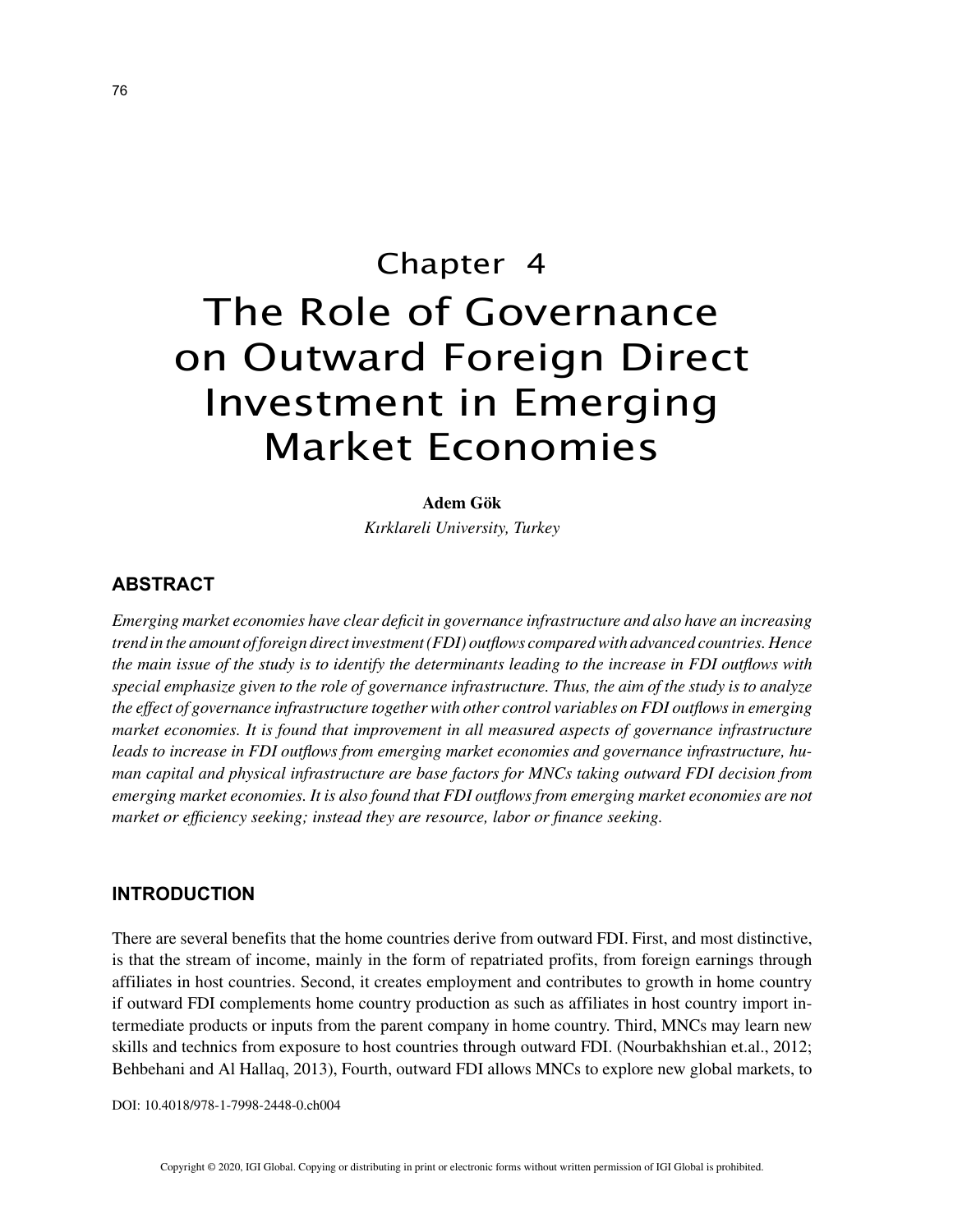#### *The Role of Governance on Outward Foreign Direct Investment in Emerging Market Economies*

generate higher profits and incomes through the production and sales in host country markets (Bukari, 2016). Fifth, efficiently utilized and managed abundant natural resources in host countries decrease costs and increase the price competency of MNCs (Bukari, 2016). Finally, affiliates in host countries generally use production techniques that are developed and patented in home country R&D base; hence it is another stream of income for home country.

Governance infrastructure of a country may affect outward FDI in two ways. First, and most distinctive, is the positive impact of quality of governance on outward FDI both in the short and long run. The effect of governance on FDI is through the effect of institutions on investment environment of a country and through the decreasing transaction costs, production costs and uncertainty (Bellos and Subasat, 2012). Second effect is the negative short run effect of governance infrastructure on outward FDI mainly referred as escape response of outward FDI due to low quality of governance in home countries (Klimek, 2015; Witt and Lewin, 2007).

The main issue of the study is to identify the determinants leading to the increase in FDI outflows with special emphasize given to the role of governance infrastructure. Thus, the aim of the study is to analyze the effect of governance infrastructure together with other control variables on FDI outflows in emerging market economies.

The study claims that governance infrastructure as a base factor has positive significant effect on outward FDI in contrast to studies maintaining escape response argument. Hence, the study builds a new theoretical perspective for the outward FDI before delving into the empirical analysis.

Next section presents background for the study. A new theoretical perspective for FDI theory is developed in third section. Fourth section explains how governance is measured in thesis. Fifth section presents data, variables and methodology used in thesis. Statistical analysis is carried out in sixth section. Seventh section presents empirical analysis. Last section provides concluding remarks.

## **BACKGROUND**

There are numerous studies in the literature that have concentrated on the role of governance on inward FDI. The studies examining the role of governance on outward FDI or considering governance as a determinant of outward FDI are limited (Globerman et. al., 2006; Witt and Lewin, 2007; Kayam, 2009; Das, 2013; Subasat and Bellos, 2013; Klimek, 2015). Also, there are other studies in the literature analyzing the effect of host country governance on outward FDI of home countries such as Mishra and Daly (2007). This type of studies is not included in the empirical survey.

Globerman et. al. (2006) found statistically significant positive effect of governance on outward FDI in both emerging and transition European economies and emerging markets for the period 1995-2001. They used principal component analysis of six main WGI governance variables as a proxy for overall governance performance of the countries. They had only three-year data for each governance indicator, hence they extrapolated them which may lead to biased results since 57% of governance data were extrapolated.

Witt and Lewin (2007) argued that outward FDI is an escape response from perceived misalignments between firms' needs and home country institutional environment in advanced industrialized nations in the context of societal coordination. The main drawback of their study is that the conclusion they reached does not base on an empirical analysis. Instead they reviewed the literature on IB without even employing meta-analysis based on the selected studies.